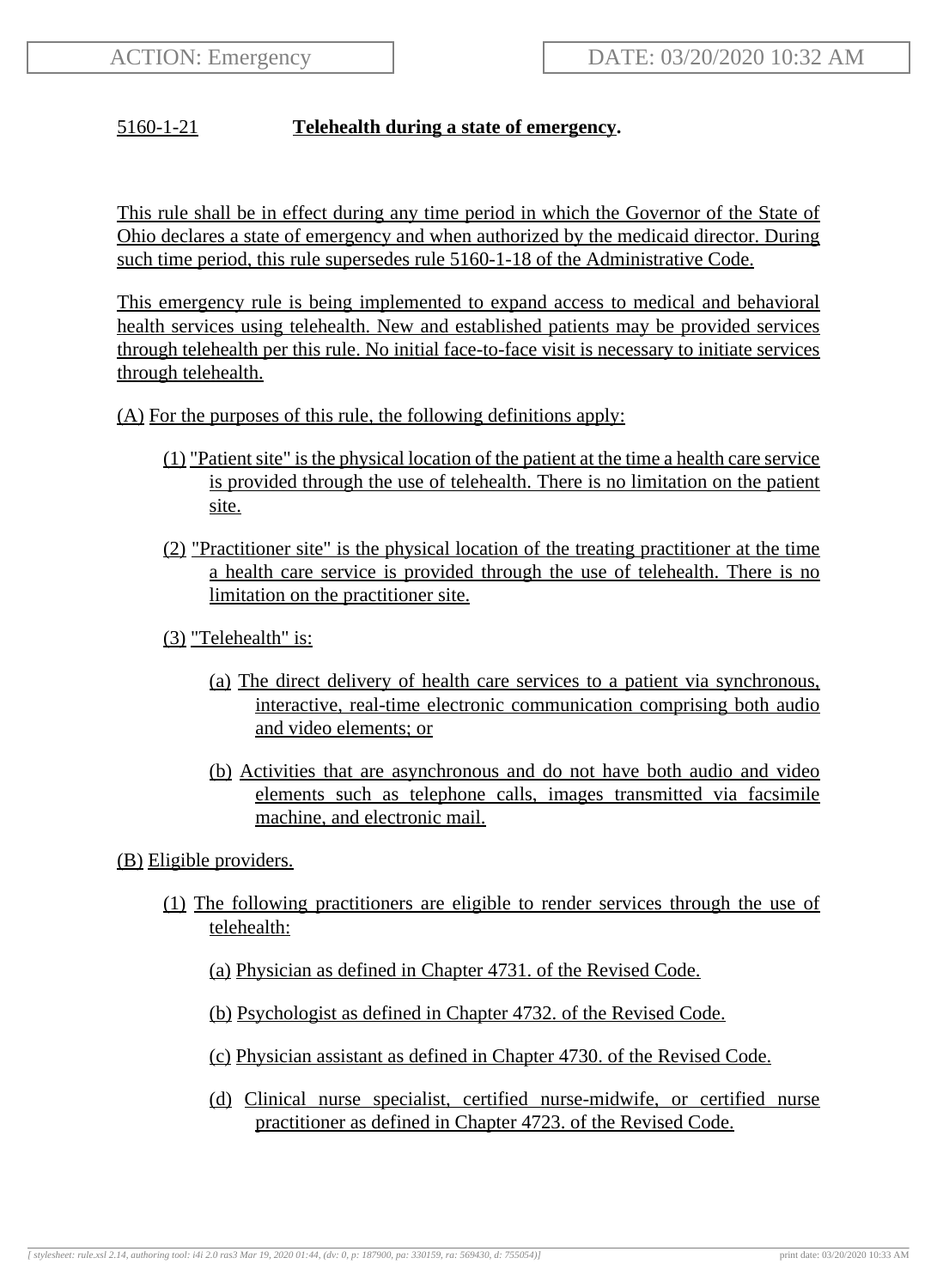- (e) Licensed independent social worker, licensed independent marriage and family therapist, or licensed professional clinical counselor as defined in Chapter 4757. of the Revised Code.
- (f) Licensed independent chemical dependency counselor as defined in Chapter 4758. of the Revised Code.
- (g) Supervised practitioners and supervised trainees as defined in rule 5160-8-05 of the Administrative code.
- (h) Audiologist as defined in Chapter 4753. of the Revised Code.
- (i) Occupational therapist as defined in Chapter 4755. of the Revised Code.
- (j) Physical therapist as defined in Chapter 4755. of the Revised Code.
- (k) Speech-language pathologist as defined in Chapter 4753. of the Revised Code.
- (l) Occupational therapist assistant as defined in section 4755.04 of the Revised Code.
- (m) Physical therapist assistant as defined in section 4755.40 of the Revised Code.
- (n) Speech-language pathology aides and audiology aides as defined in section 4753.072 of the Revised Code.
- (o) An individual holding a conditional license as defined in section 4753.071 of the Revised Code.
- (p) Medicaid school program (MSP) practitioners as described in Chapter 5160-35 of the Administrative Code.
- (q) Dietitians as defined in Chapter 4759. of the Revised Code.
- (r) Other participating and non-participating providers delivering services in the managed care or fee-for-service (FFS) programs, as designated by the director of the Ohio department of medicaid (ODM).
- (2) The following provider types are eligible to bill for services rendered through the use of telehealth:
	- (a) Any practitioner identified in paragraph  $(B)(1)$  of this rule, except for the following dependent practitioners: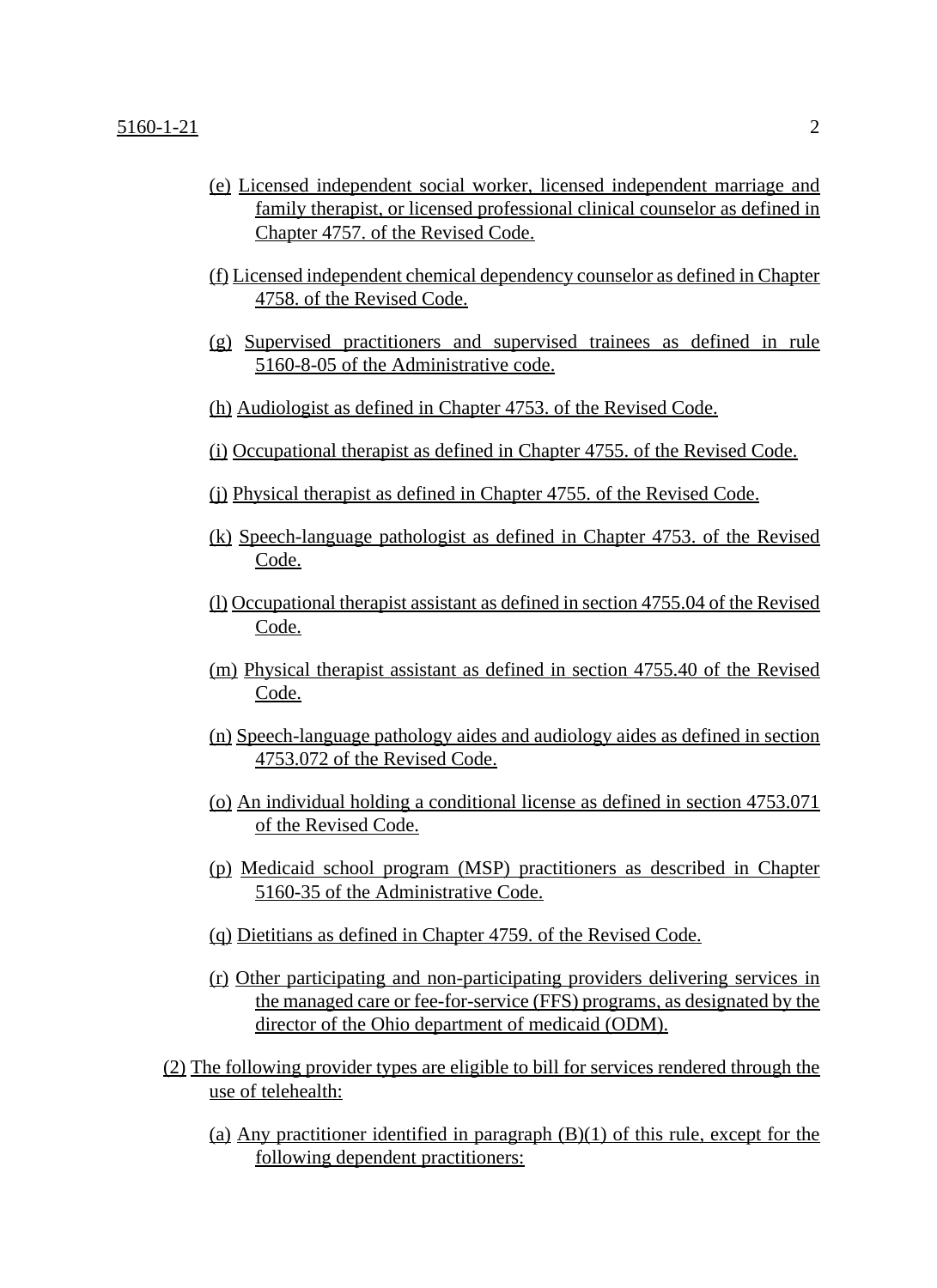- (i) Supervised practitioners and supervised trainees as defined in rule 5160-8-05 of the Administrative Code;
- (ii) Occupational therapist assistant as defined in section 4755.04 of the Revised Code;
- (iii) Physical therapist assistant as defined in section 4755.40 of the Revised Code;
- (iv) Speech-language pathology aides and audiology aides as defined in section 4753.072 of the Revised Code; and
- (v) An individual holding a conditional license as defined in section 4753.071 of the Revised Code;
- (b) A professional medical group;
- (c) A federally qualified health center (FQHC) or rural health clinic (RHC) as defined in Chapter 5160-28 of the Administrative Code;
- (d) Ambulatory health care clinics (AHCC) as described in Chapter 5160-13 of the Administrative Code;
- (e) Outpatient hospitals;
- (f) Medicaid school program (MSP) providers as defined in Chapter 5160-35 of the Administrative Code.
- (g) Other participating and non-participating providers delivering services in the managed care or FFS programs, as designated by the director of ODM.
- (C) Requirements and responsibilities.
	- (1) HIPAA related directives of the Office of Civil Rights (OCR) at the Department of Health and Human Services (HHS) issued during the COVID-19 national emergency are incorporated by reference. Consistent with the "Notification of Enforcement Discretion for telehealth remote communications during the COVID-19 nationwide public health emergency" (Notification) issued by the OCR, covered health care providers subject to the HIPAA rules may communicate with patients, and provide telehealth services, through remote communications technologies even though some of these technologies, and the manner in which they are used by HIPAA covered health care providers, may not fully comply with the requirements of the HIPAA Rules. The restrictions in the Notification apply, including: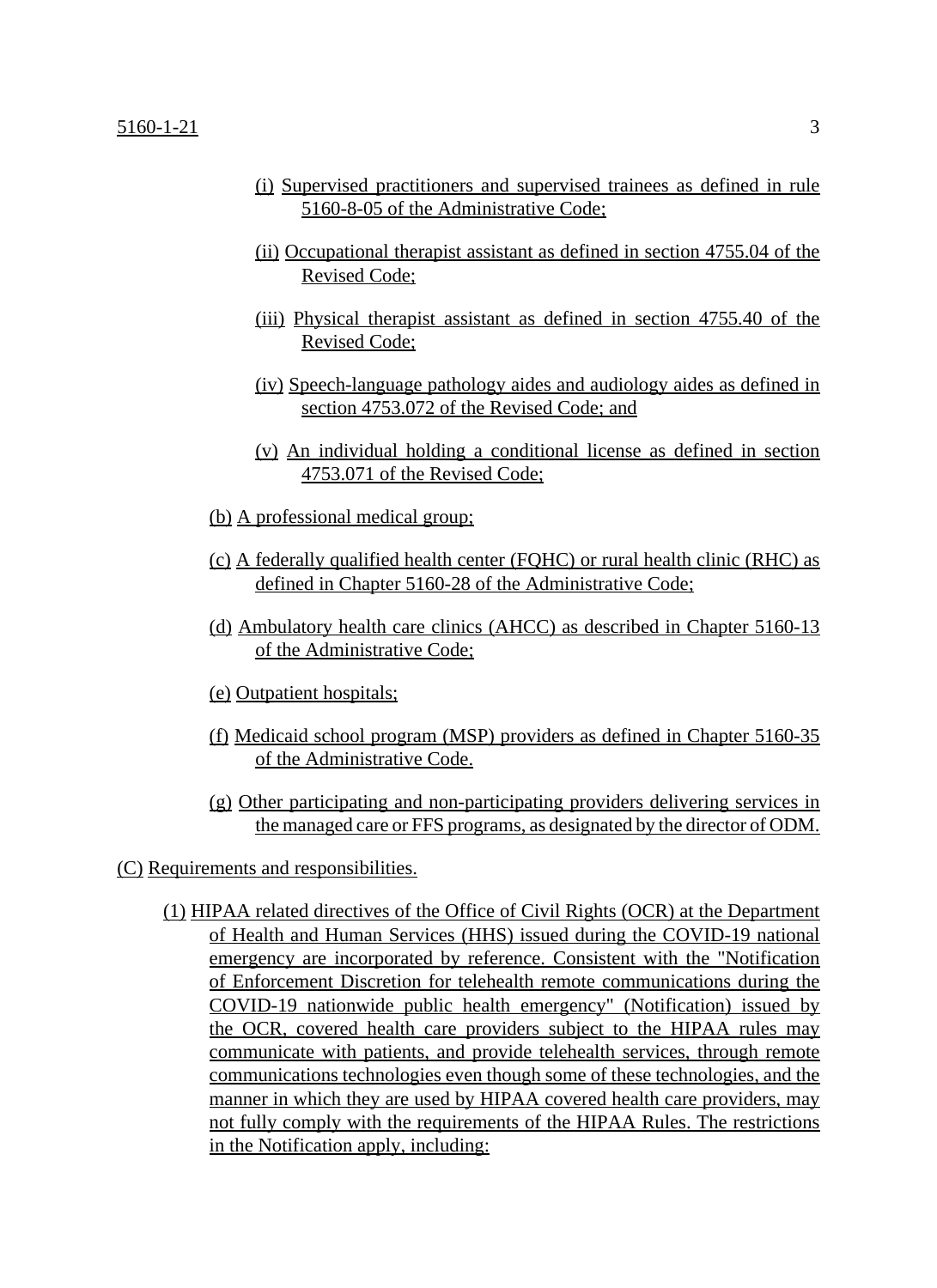- (a) Providers can use any audio or video non-public facing remote communication product that is available to communicate with patients;
- (b) Facebook Live, Twitch, TikTok, and similar video communication applications are public facing, and should not be used in the provision of telehealth by covered health care providers;
- (c) Providers are encouraged to notify patients that these third-party applications potentially introduce privacy risks, and providers should enable all available encryption and privacy modes when using such applications; and
- (d) Providers are to exercise professional judgment in the use of telehealth examinations.
- (2) The practitioner site should have access to the medical records of the patient at the time of service to the greatest extent possible, and is responsible for maintaining documentation in accordance with paragraph  $(C)(1)$  of this rule for the health care service delivered through the use of telehealth. If the medical record is not available, the practitioner site should create appropriate documentation and to the greatest extent possible, maintain existing documentation requirements.
- (3) Practitioner and patient site locations should be consistent with the current procedural terminology (CPT) and health care common procedure coding systems (HCPCS) guidelines for the service being provided.
- (4) The following provisions of the Administrative Code are modified for the purposes of this rule:
	- (a) In paragraph  $(D)(2)(c)(i)$  of rule 5160-8-05 of the Administrative Code, the requirement that the professional responsible for the patient's care has face-to-face contact during the initial visit is suspended.
	- (b) In paragraph (C) of rule 5160-4-05 of the Administrative Code, the limitation is suspended, allowing payment for services rendered by a resident practicing outside a primary care center without the presence of a teaching practitioner.
- (5) Entities who provide services certified by the Ohio department of mental health and addiction services (OhioMHAS) are subject only to paragraph (C) of this rule. Requirements for these entities are covered in Chapter 5160-27 of the Administrative Code with the following modifications and suspensions: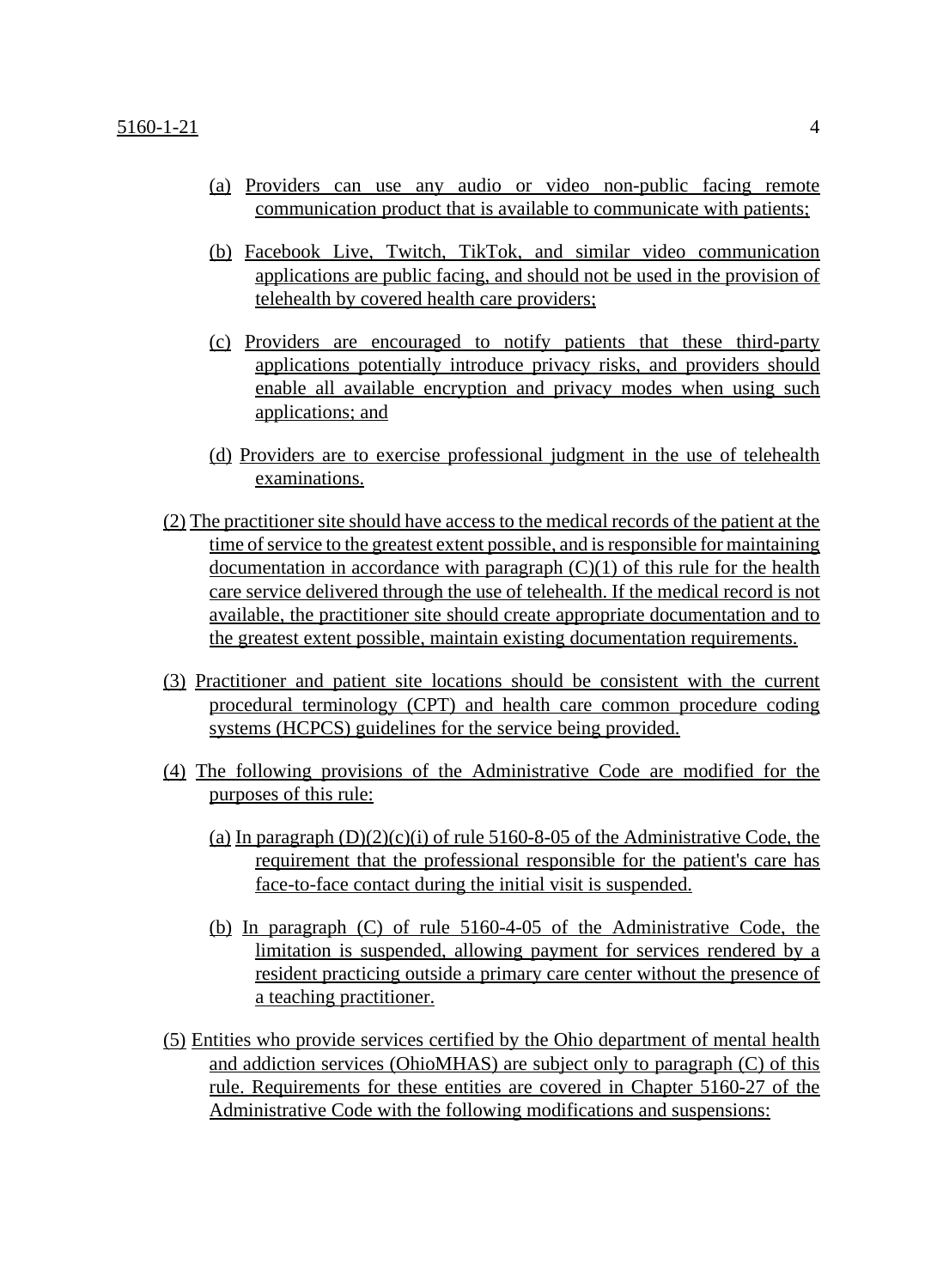- (a) New and established patients may be provided services through telehealth per this rule. No initial face-to-face visit is necessary to initiate services through telehealth.
- (b) Paragraph (J) of rule 5160-27-02 of the Administrative Code is modified to add asynchronous activities that do not have both audio and video elements and will be considered interactive video conferencing such as telephone calls, images transmitted via facsimile machine, and electronic mail.
- (c) In paragraph (N) of rule 5160-27-04 of the Administrative Code, the prohibition on billing for assertive community treatment (ACT) team services and supports delivered through telephone or secure video conference is suspended.
- (d) In paragraph (G) of rule 5160-27-05 of the Administrative Code, the prohibition on billing for intensive home-based treatment (IHBT) practitioner services rendered via telephone or video conference is suspended.
- (e) In paragraph (D) of rule 5160-27-08 of the Administrative Code, the requirements for therapeutic behavioral services (TBS) and psychosocial rehabilitation (PSR) to be delivered as a face-to-face intervention are suspended.
- (f) In paragraph (A) of rule 5160-27-12 of the Administrative Code, behavioral health crisis intervention is modified to remove the face-toface requirement.
- $(g)$  Paragraph  $(B)(2)$  of rule 5160-27-12 of the Administrative Code stating practitioners may provide crisis intervention only if they have previously met and provided services to the medicaid covered individual is suspended.
- (h) OhioMHAS certified community behavioral health centers that have previously rendered medicaid peer recovery support services, as evidenced by a claim submitted to ODM or a medicaid managed care plan with a date of service on or prior to the effective date of this emergency rule, may use telehealth as described in paragraph (C) of this rule to deliver peer recovery support services.
- (6) Paragraphs  $(C)(5)(a)$  to  $(C)(5)(g)$  of this rule applies to outpatient behavioral health (OPHBH) services.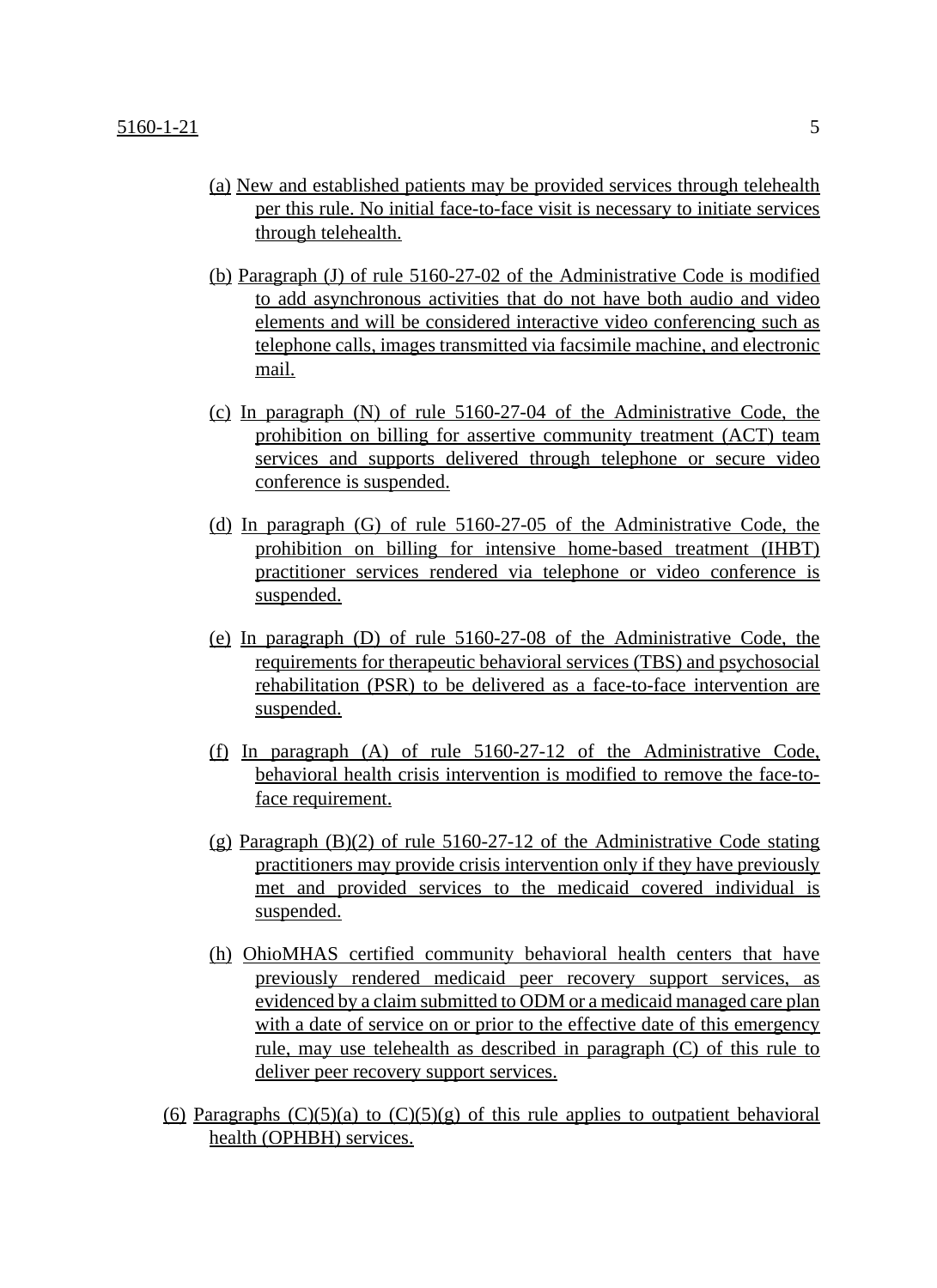- (D) Payment may be made only for the following medically necessary health care services identified in the appendix to this rule when delivered through the use of telehealth from the practitioner site:
	- (1) Evaluation and management of a new patient described as "office or other outpatient visit" with medical decision making not to exceed moderate complexity.
	- (2) Evaluation and management of an established patient described as "office or other outpatient visit" with medical decision making not to exceed moderate complexity.
	- (3) Inpatient or office consultation for a new or established patient when providing the same quality and timeliness of care to the patient other than by telehealth is not possible, as documented in the medical record.
	- (4) Mental health or substance use disorder services described as "psychiatric diagnostic evaluation" or "psychotherapy."
	- (5) Remote evaluation of recorded video or images submitted by an established patient.
	- (6) Virtual check-in by a physician or other qualified health care professional who can report evaluation and management services, provided to an established patient.
	- (7) Online digital evaluation and management service for an established patient.
	- (8) Remote patient monitoring.
	- (9) Audiology, speech-language pathology, physical therapy, and occupational therapy services.
	- (10) Medical nutrition services.
	- (11) Lactation counseling provided by dietitians.
	- (12) Psychological and neuropsychological testing.
	- (13) Smoking and tobacco use cessation counseling.
	- (14) Developmental test administration.
	- (15) Other services as designated by the director of ODM.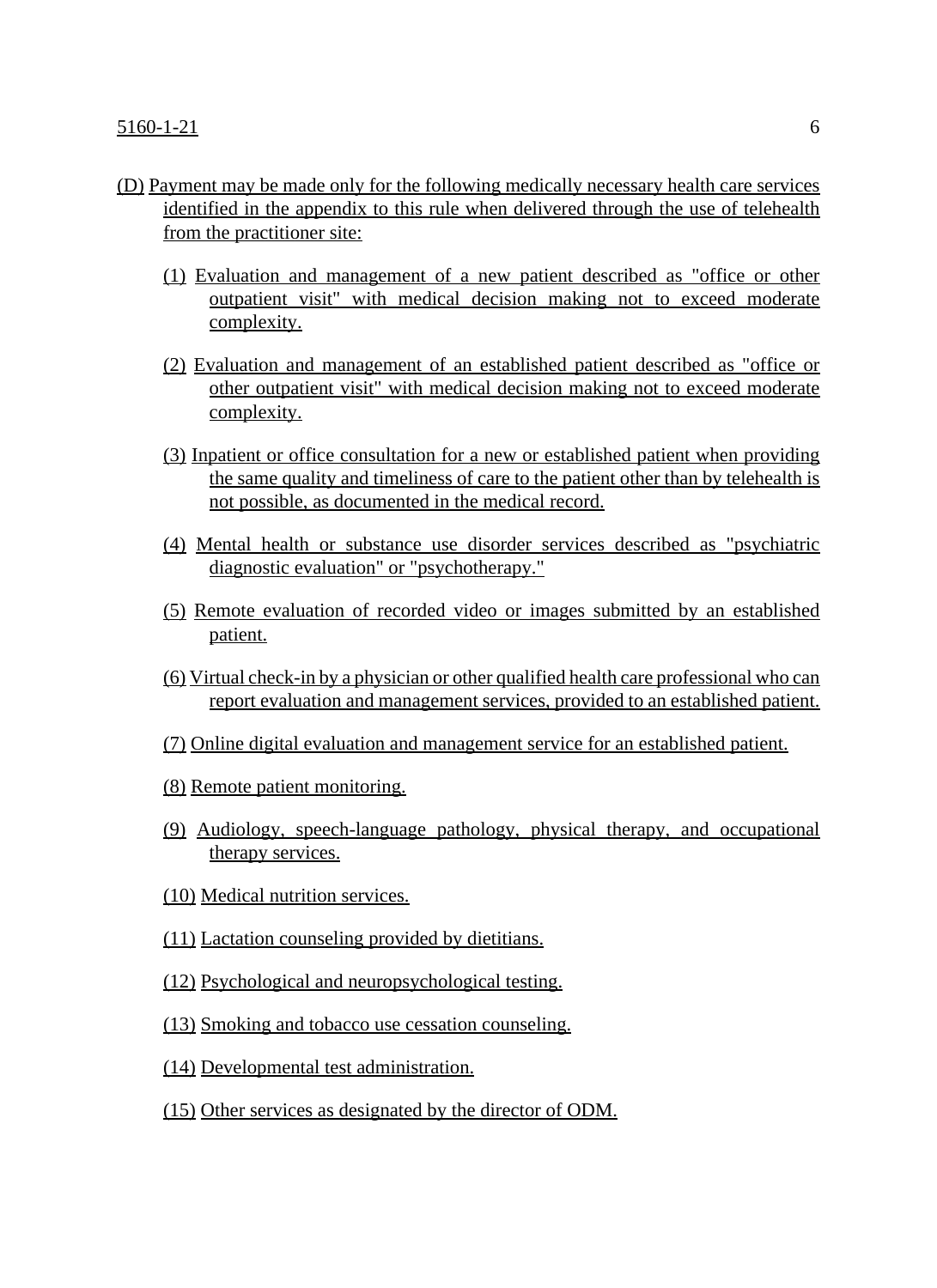(16) Services under the specialized recovery services (SRS) program as defined in rule 5160-43-01 of the Administrative Code.

### (E) Submission and payment of telehealth claims.

- (1) The practitioner site may submit a professional claim for health care services delivered through the use of telehealth.
- (2) An institutional (facility) claim may be submitted by the practitioner site for the health care service through the use of telehealth. Services provided in a hospital setting may be billed in accordance with rule 5160-2-02 of the Administrative Code.
- (3) The practitioner site may submit a claim for a telehealth originating fee. If such a practitioner renders a separately identifiable evaluation and management service to the patient on the same date as the health care service delivered through the use of telehealth, the provider may submit a claim for the evaluation and management service and the telehealth originating fee.
- (4) Medicaid-covered services may be provided through telehealth, as appropriate, if otherwise payable under the medicaid school program as defined in Chapter 5160-35 of the Administrative Code.
- (5) Except for FQHC and RHC services defined in rules 5160-28-03.1 and 5160-28-03.3 of the Administrative Code, the payment amount for a health care service delivered through the use of telehealth is the lesser of the submitted charge or the maximum amount shown in appendix DD to rule 5160-1-60 of the Administrative Code for the date of service.
- (6) For a covered service delivered by an FQHC or RHC through the use of telehealth, payment is made in accordance with Chapter 5160-28 of the Administrative Code. The face-to-face requirement for covered FQHC and RHC services that are allowable under this rule is temporarily suspended.
- (7) Individuals who meet the definition of inmate in a penal facility or a public institution as defined in rule 5160:1-1-03 of the Administrative Code are not eligible for reimbursement for telehealth services.
- (8) For any professional claim submitted for health care services utilizing telehealth to be paid, it is the responsibility of the provider to follow ODM billing guidelines found on the ODM website, www.medicaid.ohio.gov.